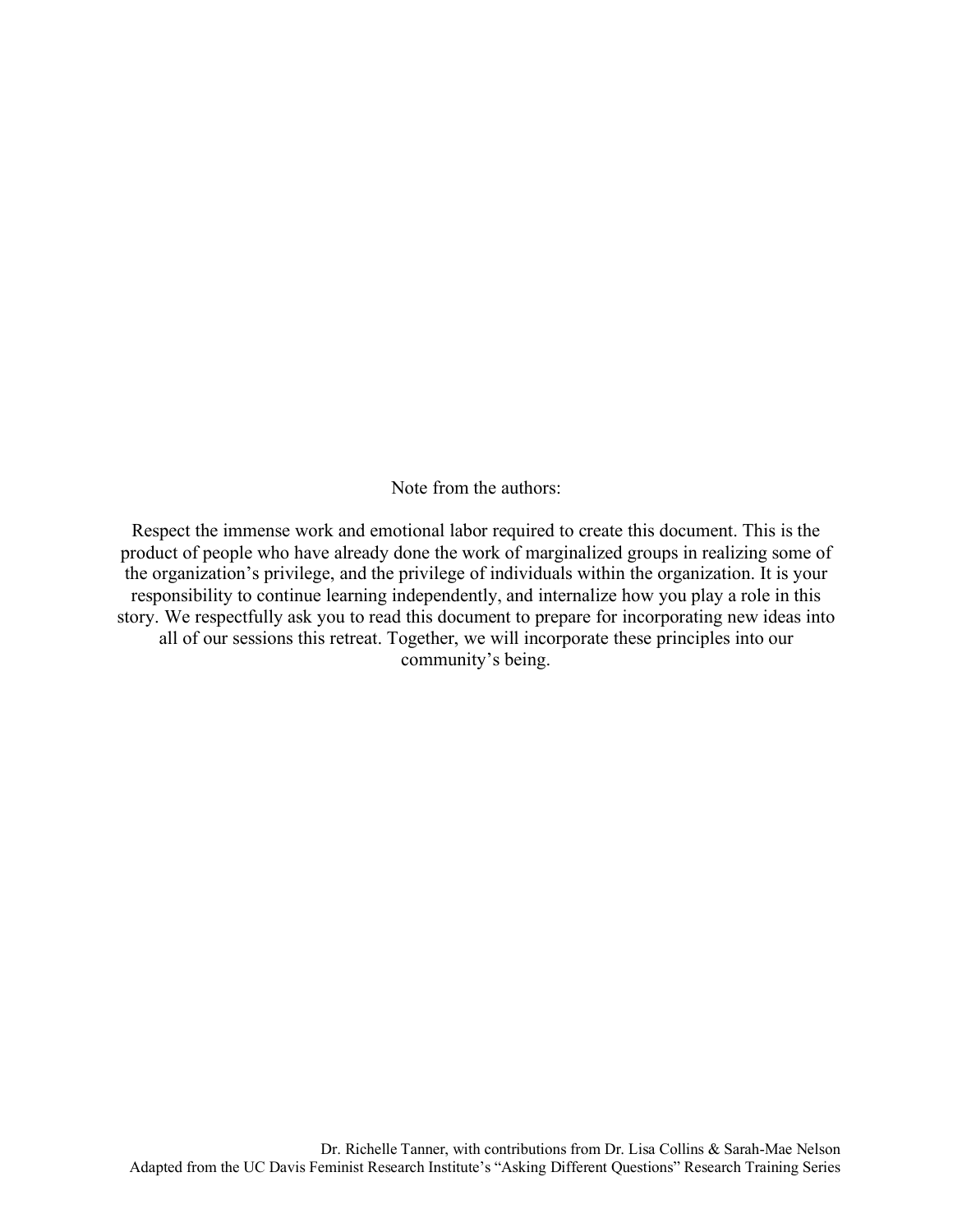# Retreat JEDI Pre-Reading

Our organization is exploring our position in topics related to justice, equity, diversity, and inclusion (JEDI). Our first JEDI statement with the Black Lives Matter movement was long overdue, and we need to do our due diligence in evaluating how we can do better. The purpose of this document is to orient you to the injustices that have shaped our field of climate science and education, and our/your role in perpetuating these unjust practices. You may find certain topics below to be triggering, and possibly related to your own experiences. This document may make you sad or angry for the state of our field, but you can walk away with hope for the future of of our organization. We ask that you take what you have learned throughout your experience at the retreat, and approach our decision-making process with a JEDI lens at all times. There will be a designated person responsible for explicitly highlighting areas for JEDI growth in each session, and we encourage you to contribute to their brainstorming process. Our ideas will be culminated in the penultimate session of the retreat, where we will decide our values relating to JEDI and how we plan to translate these values into actionable goals. It is also important for you to understand that there are three main audiences of our organization, and therefore three different areas of growth we must address (although we acknowledge this action will not be immediate across the board). The three main audiences you should keep in mind are:

- 1. The alumni network (existing members)
- 2. People who engage with our training materials (potential members)

3. Members of the public who engage with our communication materials (public audiences) **We have room to grow in the equitable and inclusive engagement of all of our audiences.**

However, increasing JEDI in our practices will not happen overnight. The first step is becoming aware of how we are currently benefiting from the *status quo* in climate science and education.

*Your assignment for this pre-work is to come up with a list of barriers/biases we currently perpetuate for at least one of our identified audiences.*

# Critical definitions

- Axes of diversity:
	- o Race: A categorization of humans based on shared physical or social qualities, often including descent from regions of the world.
		- § BIPOC: "Black, Indigenous, and People Of Color". BIPOC most commonly refers to people of Native, Hispanic, Southeastern Asian, Pacific Islander, and African descent. Do not assume people are American, and do not use antiquated terms from our segregated history.
		- Indigenous: Refers to the original inhabitants of any land, also referred to as Native people. Putting the word "American" as a qualifier frames this community in the perspective of their colonizers and is not appropriate.
	- o Gender: A spectrum of identities defined by social and cultural expectations including male, female, transgender, and non-binary.
	- o Age: Discrimination on the basis of age is called "ageism", and it can work in both directions based on circumstance.
	- o Socioeconomic status: Social and economic power held by an individual, often systematically ingrained within certain communities or racial groups due to oppression and discrimination.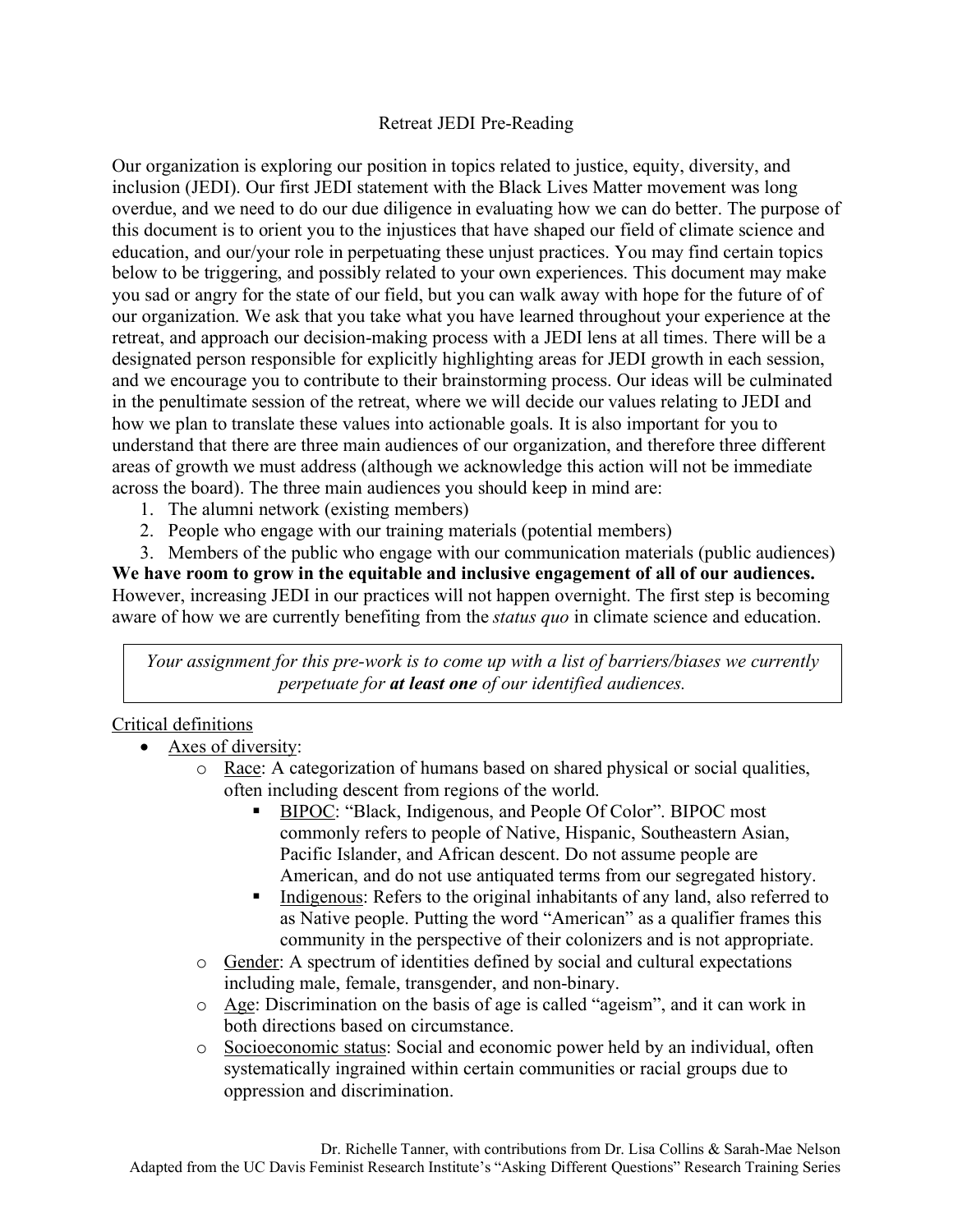- o Physical disability: Limitation on a person's physical functioning (e.g., physiological or genetic conditions), mobility, dexterity, or stamina. See "ableism".
- o Neurodiversity: The range of differences in individual brain function and behavioral traits, including phenomena such as the autism spectrum and learning disabilities. See "ableism".
- o Residence: Rural vs. urban residing peoples have different priorities and values, and may also differ in socioeconomic status. Also includes regional differences in priorities, as well as landowner vs. non-landowners.
- o Immigration status: Language like "citizens" and "Americans" excludes our diverse immigrant population in the process of becoming citizens or those prevented from doing so.
- o Religious beliefs: We must acknowledge the importance of religion in shaping other axes of diversity and promoting certain value systems in our communities.
- o Education level: Our society is set up to be run by the "educated" and served by the "uneducated" for lesser compensation. Capitalism perpetuates a modern form of servitude and promotes widening gaps between socioeconomic classes.
- Social justice: The equal distribution of wealth, opportunities, and privileges within a society.
	- o Environmental justice: A fair distribution of environmental benefits and burdens among members of society. Often used with reference to the effects of pollution.
- Inclusion: Access for diverse groups of people to decision-making, resources, and opportunities.
- Inequity: When two or more groups (see: axes of diversity) are not on approximately equal footing. Active or passive policies/actions that perpetuate an unequal balance of power.
- Intersectional: When two or more forms of segregation/power (i.e., race and gender, socioeconomic status and climate effects) act simultaneously.
- Ableism: Discrimination in favor of able-bodied people, apparent in the design of virtual, classroom, and public spaces with few or no default accessibility measures.
- Classism: Prejudice against or in favor of people belonging to a social class, as defined by socioeconomic status and/or education level and/or residence and/or immigration status.
- Minoritized: A group of people subordinate to the dominant group in political, financial, or social power without regard to the size of these groups. The word "minoritized" specifically highlights how the dominant group has actively, viciously perpetuated the subordination of this group. We prefer this term over "minorities", which is a passive reflection of the direct actions performed by the dominant group. Additionally, "minoritized" allows the subordinate group to maintain their identities outside of their minoritization.
- Marginalization: The act of pushing certain peoples to the edges of society by taking away power. We often consider marginalized groups to include indigenous, poor, disabled, or elderly communities.
- Underrepresented groups: A subset of the population that holds a smaller percentage within a community (i.e., the field of climate science) than that subset holds in the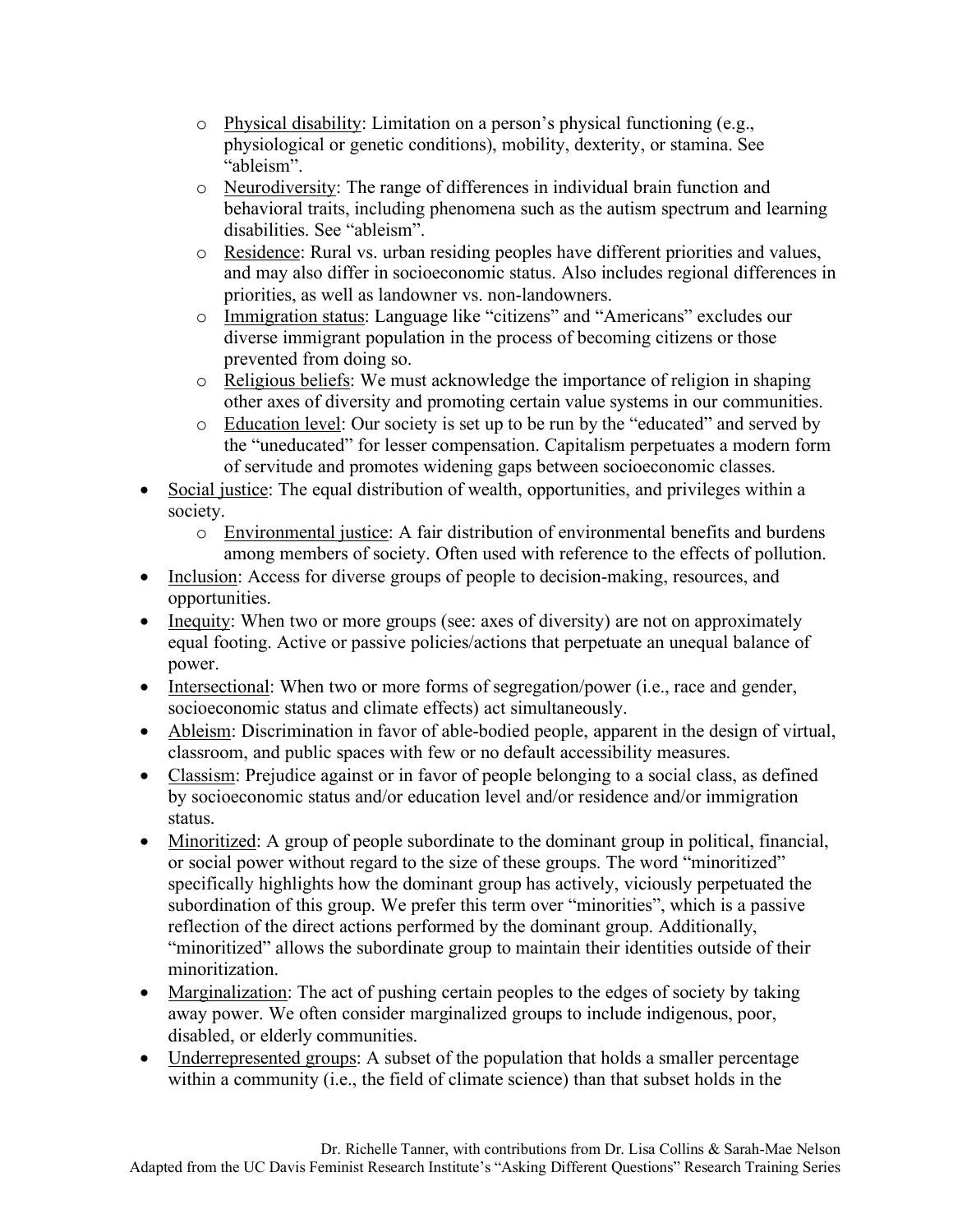general population. Characteristics of underrepresented groups vary based on community. For example, women are underrepresented in geosciences but not science education.

- Privilege: A right or advantaged gained by belonging to the "majority" (ruling group) within axes of diversity. Having privilege in one axis (i.e., education level) does not preclude you from being underprivileged in other axes (i.e., gender). *Being discriminated against for certain characteristics also does not make you not privileged for others.* You can acknowledge your conditional privilege while keeping space for those who have less. This is why we say Black Lives Matter, and not All Lives Matter.
- Belonging: An emotional connection to a group, fostered by shared experiences and similarities among group members.
- Colonialism: The practice of invading, controlling, and exploiting another community's land, people, and resources. Broaden your thinking beyond historical colonialism to include modern exploitation such as oil drilling, agriculture, and toxic waste dumping, and the resulting repatriation.
- Patriarchy: A system of society or community organized by and benefitting white men. Includes capitalism, government, and class structure. Systematically discriminates against women and BIPOC. Even academic and non-profit institutions operate in a capitalist scheme, and are therefore products of the patriarchy.
- White fragility: Discomfort and defensiveness on the part of a white person when confronted by information about racial inequality and injustice. Often seen as "not all X people…". Defensiveness leads to inaction, and an inability to acknowledge privilege.
- Bias: An active or passive method of evaluation that is either systematic or personal, and results in fewer people from diverse backgrounds joining a community. Some examples include achievement awards based on notoriety, implicit bias against pregnant women during hiring, and company-wide decisions made by male-dominated leadership teams.
- Barrier: An active or passive method of exclusion that is either systematic or personal, and results in fewer people from diverse backgrounds joining a community. Some examples include inflexible working hours and locations, fees for participation, and mission statements that are not actively anti-racist.
- Recruitment: The active pursuit of including diverse peoples by lowering barriers to inclusion, increasing targeted solicitation, and incentivizing participation.
- Retention: The active, continuous process of fostering a sense of belonging, providing worth, and maintaining a diverse, equitable, and inclusive environment for recruited individuals on a long timescale.

# Addressing Legacies of Colonialism in Science

As a child, you probably imagined a scientist traveling to distant forests and shores, discovering new species and new lands. But what about the peoples that stewarded those lands and already had a rich natural history in their society? Science has a dark history of colonialism, heralding back to the original institutions of scientific discovery in Europe. The structures of our institutions are built on the premise of "going out and discovering". The key word there being "out" – science is often done outside of the scientist's local community and ecosystem. Science has perpetuated colonialism into the present day by conducting research in foreign countries and even in different socioeconomic classes without consent of the local community. For example, research on the health effects of living near EPA-designated Superfund sites is a form of colonialism with respect to environmental injustice. The researchers benefit from the publication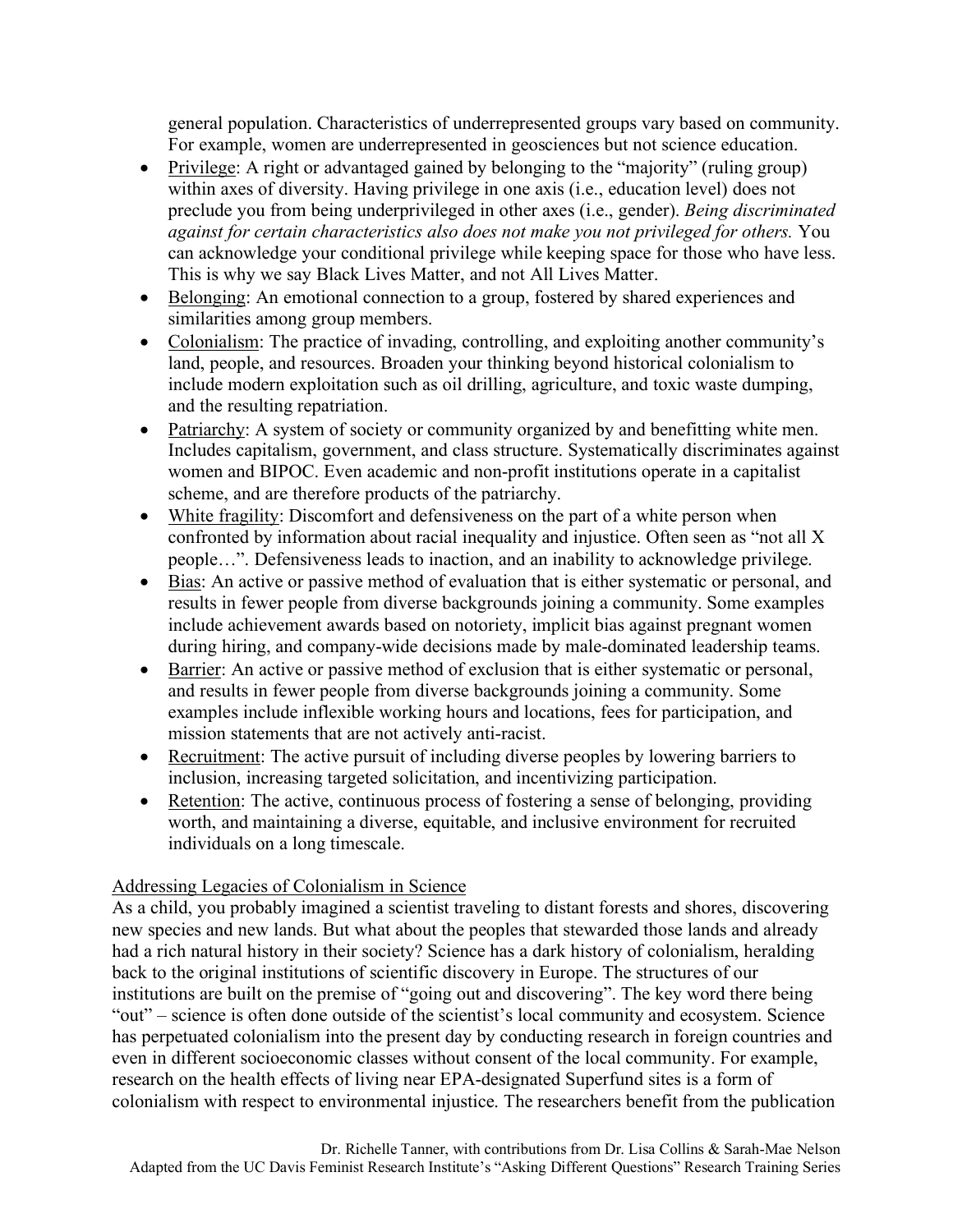output, receive funding for the research, and have no long-term obligations to help the community recover. The underlying problem is a sense of elitism, where certain institutions are granted the societal ability to conduct research, despite being outsiders. Even further, local communities attempting to conduct research on their own habitats and peoples are excluded from institutional (administrative and funding) support for these endeavors. In the US, the practice of acknowledging native lands we occupy has become more popular, but this is not enough. Indigenous communities have rich knowledge of the stewardship, both in management and appreciation, of their historic lands and we continue to ignore their knowledge, characterizing it as "non-traditional" and "not scientific". The legacy of colonialism in our work is also present in the way we promote our social science-based framework for communication. The aspect that sets us apart from other organizations, our academic-assimilated scientific methods of studying communication, is also our tie into traditional structures of colonialism and gatekeeping in higher education. We must use our platform to advocate for diverse types of knowledge, and include "non-traditional" perspectives into our future research as a means of broadening our field and stepping away from colonialism in our practices. Additionally, we must be cautious when expanding into new communities to avoid colonialist tendencies, such as promoting our viewpoints as authority and for the "betterment" of their situation. Progressive efforts and liberal-leaning groups often fall prey to this moral superiority, especially in rural communities and places of lower socioeconomic status. We must continuously evaluate our recruitment messaging in these areas so that it is genuine and free of implicit themes of colonialism. **We have the opportunity to rise above institutionally-inbred systems of colonialism in our research and in the expansion of our network.**

#### Politics of Doing Science

There has always been a history of domination in cultures represented in science and science education. The types of science that are valued and have risen to the forefront of our communication efforts have deep roots in politics, despite science being a non-partisan topic. For example, the proposed telescope at Mauna Kea has been met with heavy opposition from the native community, despite there being multiple telescopes on this mountain peak already. Historical politics of doing science on Mauna Kea have been dominated by white, male scientists hailing from outside of the local Hawaiian community. Scientists in the current time are attempting to use their historical domination to continue building on native land. Here, we see that decisions "in the name of science" still marginalize groups that are not against the pursuit of knowledge, rather, they are protesting the installation of invasive scientific tools on their land. Similarly, the designation of national and state parks for conservation is in stark contrast with the seizure and occupation of native lands that had previously enjoyed responsible stewardship by indigenous peoples. Historically, the way we communicate with the public about conservation and scientific discovery has not reflected the history of domination facilitating their educational value. We may remember the phrase here, "history is written by the victors". Instead, think of this: history is written by the dominators. Our organization has benefitted from and perpetuated this domination-driven value structure in our educational framework, along with the rest of our field. For one, our organization has received years of funding support from a federal agency, at which decisions are made by a select few, historically white male, academic panels. Our science and educational mission have been validated by the *status quo* because of our ability to assimilate and prove our qualifications with PhDs. **Remember that the** *practice and procedure* **of science, and therefore education, is always political.**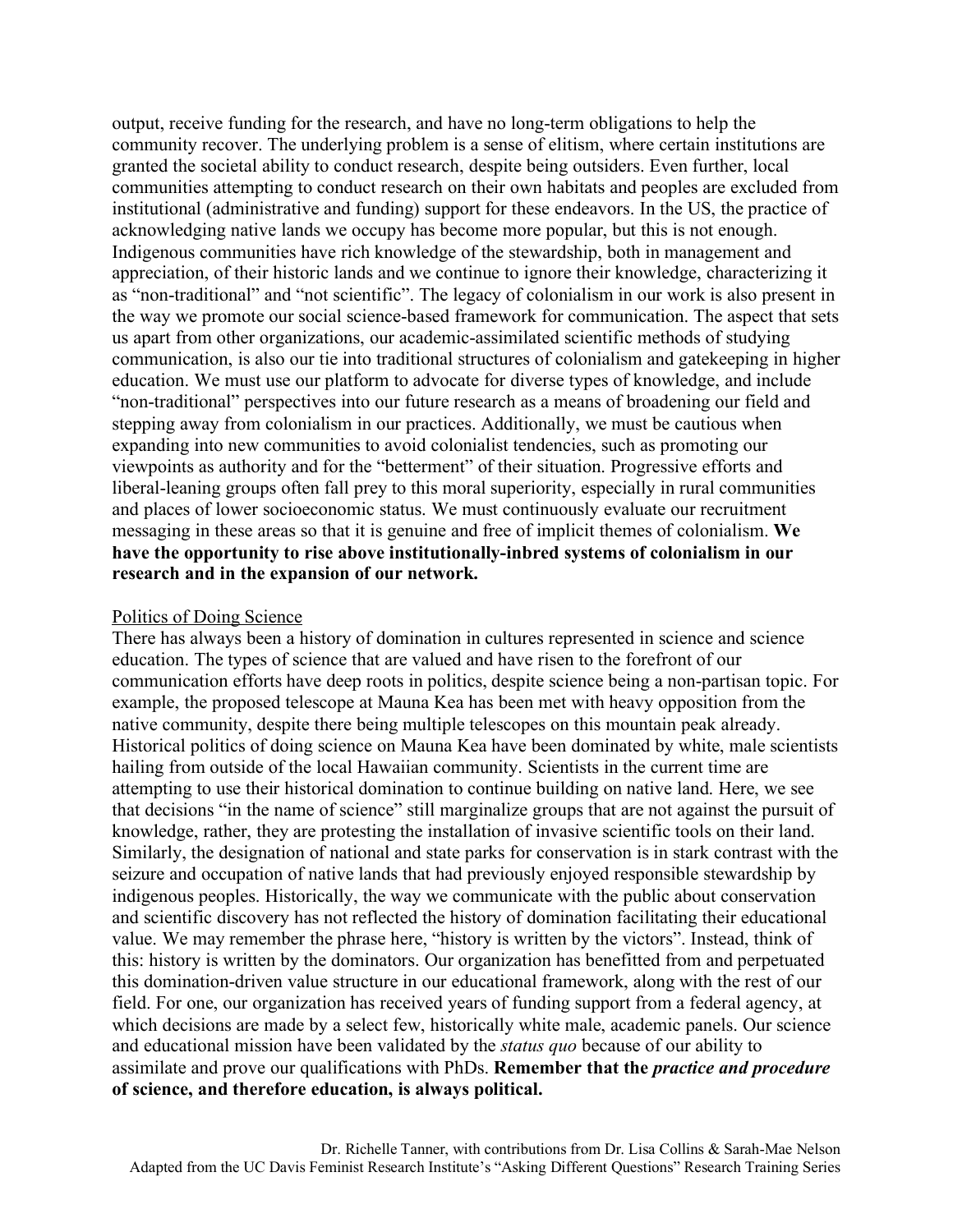### Identity and Belonging in Science Education

Every individual feels a different sense of belonging to their field. Some of us may identify as educators, others as scientists, and others as both – even more of us may identify as multiple roles in our fields. We are privileged to feel this way. There are large groups of individuals that do not feel a sense of identity and belonging in their fields because of systemic bias and oppression that have made them lonely islands fighting against a system designed by the majority. This majority in science is white, and while it may not be necessarily male in science education, the same patriarchal tendencies are still present. Many of us have experienced what it is like to be a woman in science, to have an extra barrier to respect in our fields. As a woman of color, these barriers are increased. As an immigrant woman of color, even further. As an immigrant of color belonging to the LGBTQIA+ community, the barriers are overwhelming. Fighting for respect at every step by masking their identities (and values) is something that underrepresented groups face daily, and it means they spend all of their energy assimilating instead of belonging with their own identities. Think about what it means to belong to our organization, and what it means to be alumni. *There is a training barrier to reaching this status.* Trainings are facilitated by a subset of our existing community, and those facilitators implicitly impose their values upon the experience. Additionally, we have failed to provide accessible accommodations in our trainings for disabled, neurodiverse, and multilingual peoples. We may all share similar values (e.g., science communication is important), but to assume our complete value sets and needs are identical or even remotely similar is naïve. When a new member comes into a training where their needs and values *outside of science communication* are not shared, they do not feel the same sense of belonging as others might. Some examples of different identities represented in the present community are: regional identities (west vs. east coast), religious identities (atheist vs. Christian denominations), and age/career stage (early career vs. established in your field). The time, place, and circumstance of where you were raised and currently live plays a large part in your identity and sense of belonging in a community. Our organization was started on the east coast at long-standing, historically white male & upper class-dominated institutions in the academic and education spheres. This foundation shapes our values as an organization and implicitly excludes potential members that do not feel a sense of belonging within these institutional structures. Additionally, current members that have assimilated to our foundational values appear to have a sense of belonging, but they often do not feel comfortable expressing their full identities within our community. This reflects societal customs that have forced assimilation of underrepresented groups, but also our individual commitments to broadening acceptance of ideas outside of our echo chambers. **Our lack of acknowledgement of our patriarchal foundational elements under the guise of remaining "neutral" do more harm and result in the exclusion of potential members from underrepresented groups.**

### Identifying Bias in Scientific Research

The histories of exclusion in science have become embedded in our field, from scientific procedures to funding, and from language to metaphors. As we established above, the politics of science have benefitted our organization in the funding landscape. Our organization performs social science research on human subjects, a field rife with bias and problematic scientific procedures. Our research is most literally the study of language and society values. We have specifically developed metaphors and targeted language for a specific audience. The basis of our organization perpetuates implicit and explicit bias in language and metaphor in the field of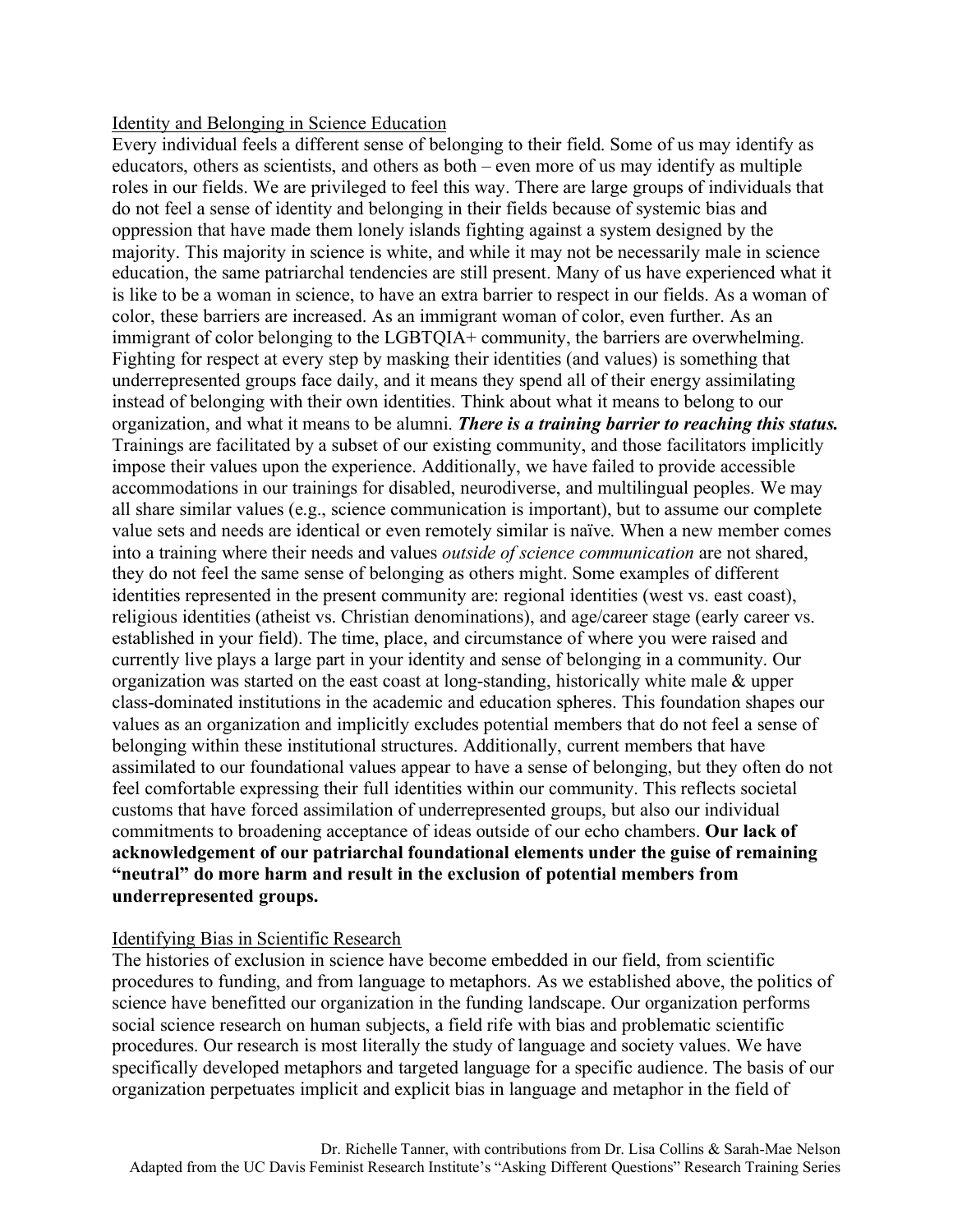science communication research. But is our tested audience representative of our intended audience? Should our intended audience be broader? For example, we have tested our communication framework for the "American public". But who is the American public? Did the focus groups contain only citizens from the "baby boomer" generation, did it accidentally recruit a majority white demographic, and were there enough people represented from poor communities in states like Mississippi and Oklahoma? We must acknowledge our research is inherently biased. There is no way to *remove* all biases from our research and therefore our communication framework, but simply acknowledging our shortcomings will help us address bias in future research. This also means that our current values and metaphors may not have the same efficacy with all types of audiences, and we must respect this. For example, our framing may not be effective with younger voters that have been growing up in a society undergoing extreme civil unrest alongside dynamic climate change effects. Similarly, immigrants will not have the same values as those who have experienced the last 50 years in American history. **We have a long way to go before our communication framework explicitly addresses all groups present in our audiences at informal education centers and academic institutions.**

### Addressing Race and Gender

Race and gender are sociocultural constructs. Yet they have real impacts on our daily lives and well-being. We have a duty to acknowledge these designations in our practices without marginalizing or tokenizing their members further. Our organization often toes the line between tokenizing and including historically underrepresented groups within our ranks, as almost every organization attempting to grow has done. As alumni know so well, we need to better understand the values our intended audience has in order to provide honest services to diverse audiences, instead of recruiting new members without existing support. Remember, we must actively foster a sense of belonging for *all* members of different identities than our historic and current membership. What practices can we put in place to facilitate our recruitment and acceptance of all identities? For example, we have already put in place an anonymous reporting system for biases and inappropriate behavior. How do we learn from these anonymous reports to restructure our interactions so they do not continue? Additionally, we may consider targeted communitybuilding practices that are explicitly addressing race, sex, and gender in the context of developing a sense of belonging for retention in our community. **While our organization is made up of some underrepresented groups, we have not done our due diligence in including other groups explicitly in recruitment and retention efforts.**

#### Hierarchy and Accountability in Science

Educational institutions, both formal and informal, operate on a highly structured system of power. Certain administrative structures hold decision-making power over workers, and funding agencies hold some directional power over their awardees. Individuals faced with these restrictions are acutely aware of what they must do for their work to be funded and incorporated into the structure of their institutions. Consequently, the production and dissemination of knowledge is directly impacted by funding and administrative structures in education. For example, a scientist working on the impacts of ocean acidification for marine mollusks on the Gulf Coast may be persuaded to prefer aquaculture species for their research projects because of increased available funding and "benefit" to society. In the social sciences, a researcher working on the negative impacts of discrimination in the classroom may be persuaded to study communities outside of their own workplace, as institutions fear any scrutiny on their own